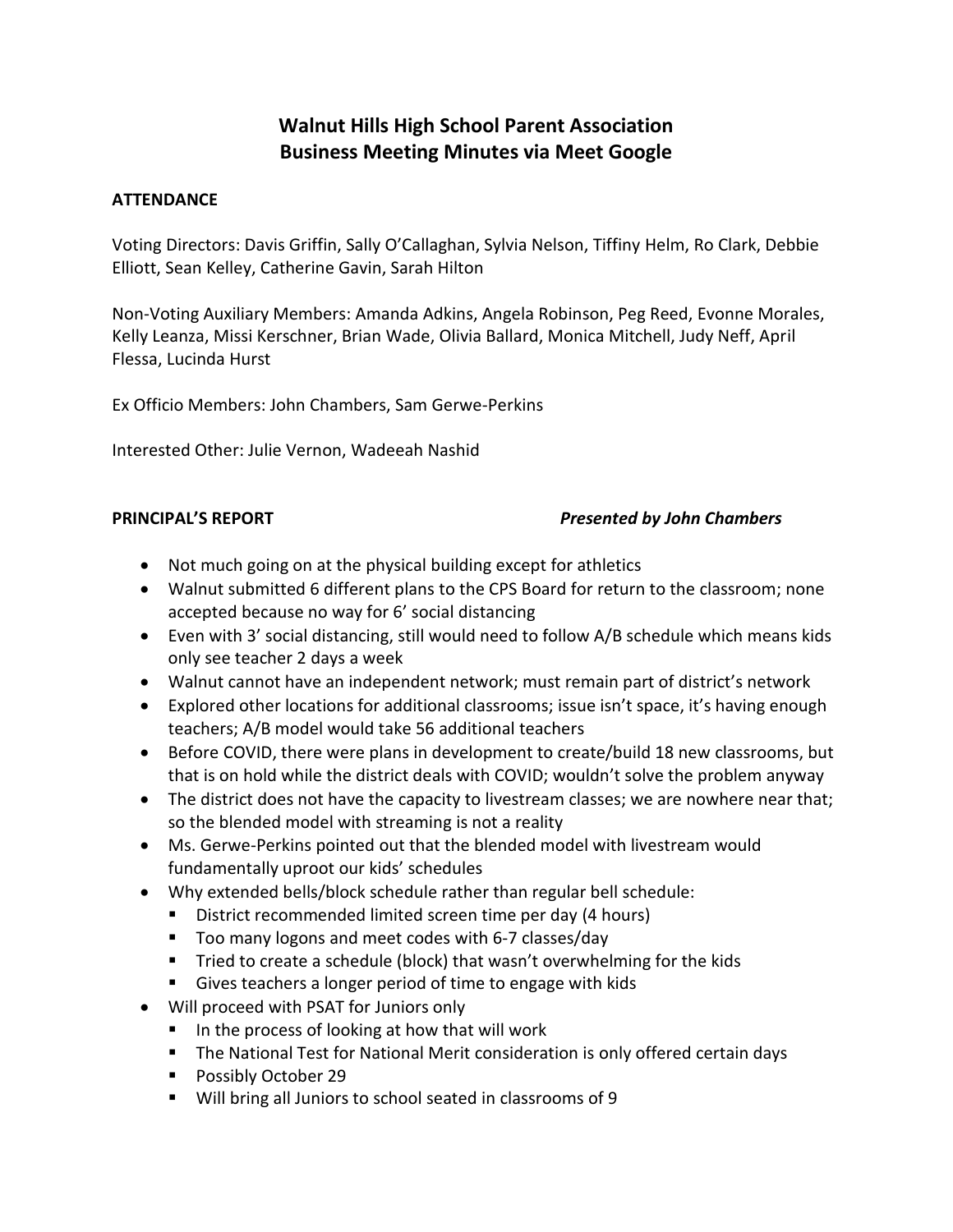- The test is normed on the time of year you take the test; October 14 and 29 will be same level of difficulty just different questions
- Possibly allow kids to opt in rather than make the October date mandatory

# **NEW BUSINESS** *Presented by Amanda Adkins*

- Is there anything the Parent Association can do to support the teachers?
	- Ms. Gerwe-Perkins wanted to let everyone to know that parents and teachers are on the same side; nobody wants anything but the kids to be successful
	- Ms. Gerwe-Perkins will put out feelers to see if there's anything and get back to Amanda

### **ILT** *Presented by Olivia Ballard*

- Conference Nights are: 10/14/2020, 11/10/2020, 1/27/2021, and 4/8/2021; all are scheduled from 5-8:00pm
- Asked the District if Wednesday could be kept as flex day as it's a good mental health day (rest of the district is distance learning on Mondays)
- Recommended that teachers use Schoology calendar so student workloads can be monitored

# **11th Grade Liaison** *Presented by Monica Mitchell*

- Made \$4500 from popcorn sale
- Another fundraiser planned for spring

# **Theatre** *Presented by Kelly Leanza*

- The Theatre Department has successfully pivoted to provide both the students and the Walnut Hills High School community with great productions
	- *A Doll's House*, originally slated for Spring 2020, was turned into a "radio drama" and streamed September 1-8 on ShowClix.com
	- *Hamlet*, blending aspects of theatre and film, will begin streaming on demand on November 20
	- *The Virtual Theatre Festival*, a showcase of student-created work, will stream ondemand December 4-11

*Meeting Google Slide: https://docs.google.com/presentation/d/1f0eW1HQT8S1sAOCnM6Bh4mH\_4Y72djCXme4ms-8YQHs/edit?usp=sharing* **Financials** *Presented by Peg Reed*